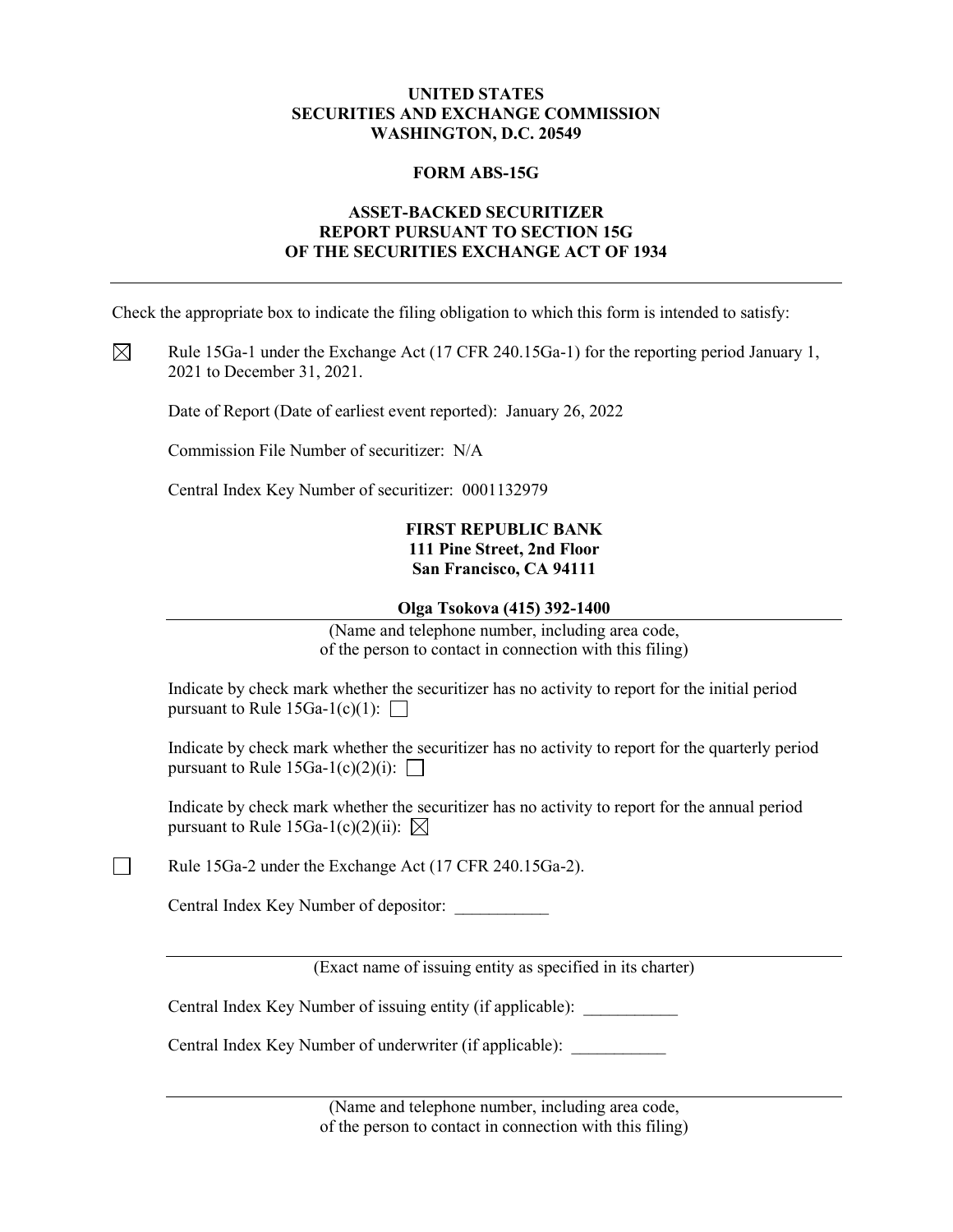## **INFORMATION TO BE INCLUDED IN THE REPORT**

# **PART I: REPRESENTATION AND WARRANTY INFORMATION**

 $N/A$ 

### **Item 1.02 Periodic Filing of Rule 15Ga-1 Representations and Warranties Disclosure**

The securitizer has no activity to report.

### **Explanatory Note:**

We have provided all the information required by Rule 15Ga-1 and this Form ABS-15G that can be acquired without unreasonable effort or expense by, among other things, (i) identifying asset-backed securities transactions within the scope of Rule 15Ga-1 for which we are a securitizer ("Covered Transactions"), (ii) reviewing our records for demands for repurchase or replacement of pool assets in Covered Transactions for breaches of representations or warranties concerning those pool assets ("Reportable Information"), (iii) identifying the parties in Covered Transactions that have a contractual obligation to enforce any repurchase obligations of the party or parties making those representations or warranties based on our records ("Demand Entities"), and (iv) requesting from Demand Entities (or confirming that Demand Entities are required to deliver) all Reportable Information within their respective possession.